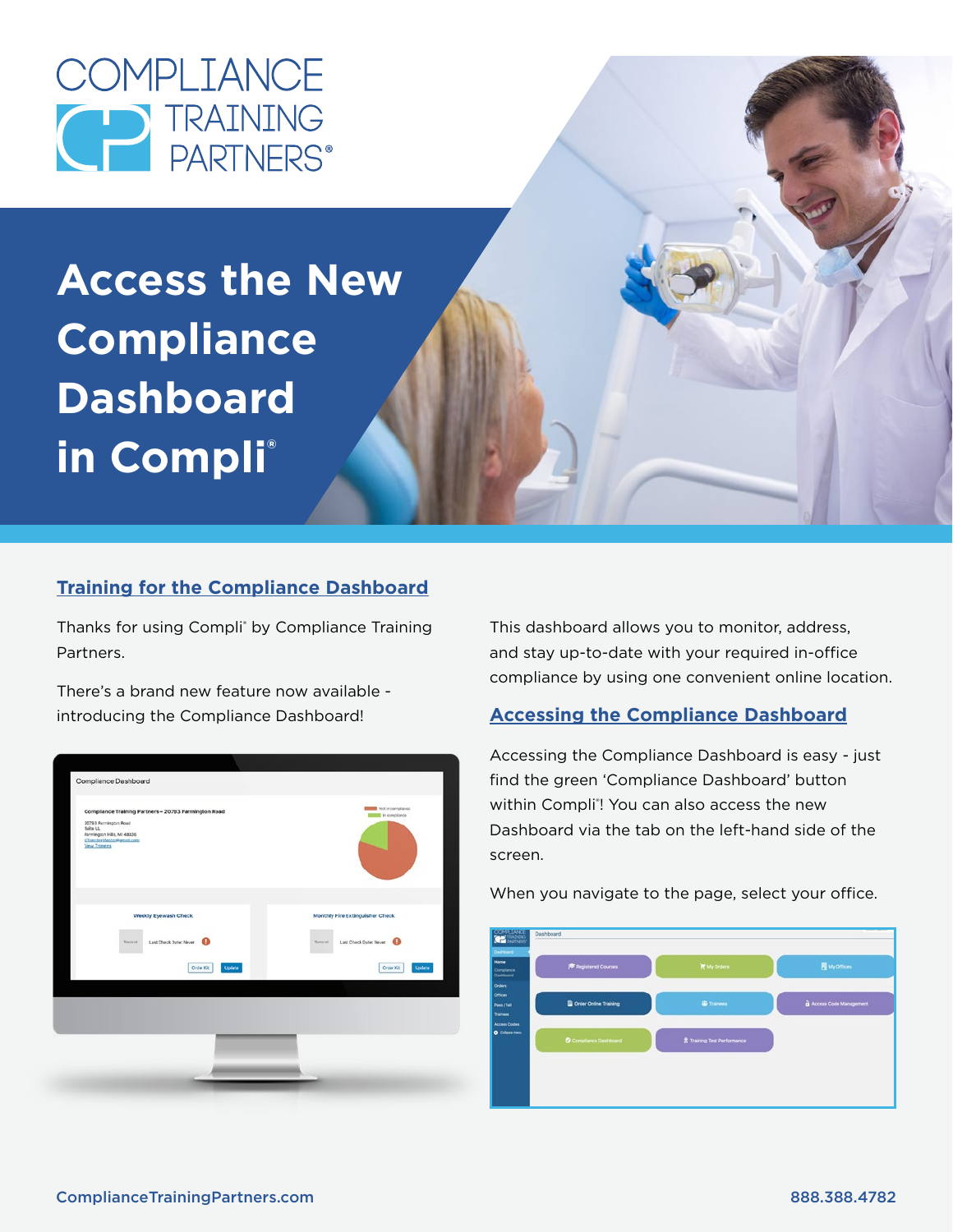## **Your Compliance Rating**

Within the Compliance Dashboard, you will see a graph showing the office's current compliance rating, which is determined by the current level of overall compliance. Confirmed compliance checks and completed training courses will increase your score, while missing information or incomplete training will lower your score.

## **Submitting In-Office Compliance Checks**

The Compliance Dashboard allows you to monitor and maintain your in-office compliance.

The following periodic compliance inspections can be found within your dashboard:

- Weekly Eyewash Check
- **Monthly Fire Extinguisher Check**
- Weekly Spore Test of Autoclaves
- **Q** Quarterly Dental Unit Water Testing

To update the information for each, simply click on the 'Update' buttons. Once clicked, the window that opens will allow you to upload a photo, as well as enter the date, who performed the check and whether the result was a pass or fail.

Doing so in a timely and accurate manner for all four sections will raise the office's overall compliance rating. If you are unable to complete a compliance check, selecting the 'Order' button will direct you to available needed products for purchase.





| <b>Weekly Eyewash Check</b>            |                                              |               |
|----------------------------------------|----------------------------------------------|---------------|
| Thumbnail                              | Last Check Date: 2020-07-17 00:00:00<br>Name |               |
|                                        | Order                                        | <b>Update</b> |
|                                        |                                              |               |
| <b>Monthly Fire Extinguisher Check</b> |                                              |               |
| Thumbnail                              | Last Check Date: 2020-07-16 00:00:00<br>Name |               |
|                                        | Order                                        | <b>Update</b> |
|                                        |                                              |               |
| <b>Weekly Spore Test of Autoclaves</b> |                                              |               |
| Thumbnail                              | Last Check Date: 2020-07-16 00:00:00<br>Name |               |
|                                        | Order                                        | <b>Update</b> |